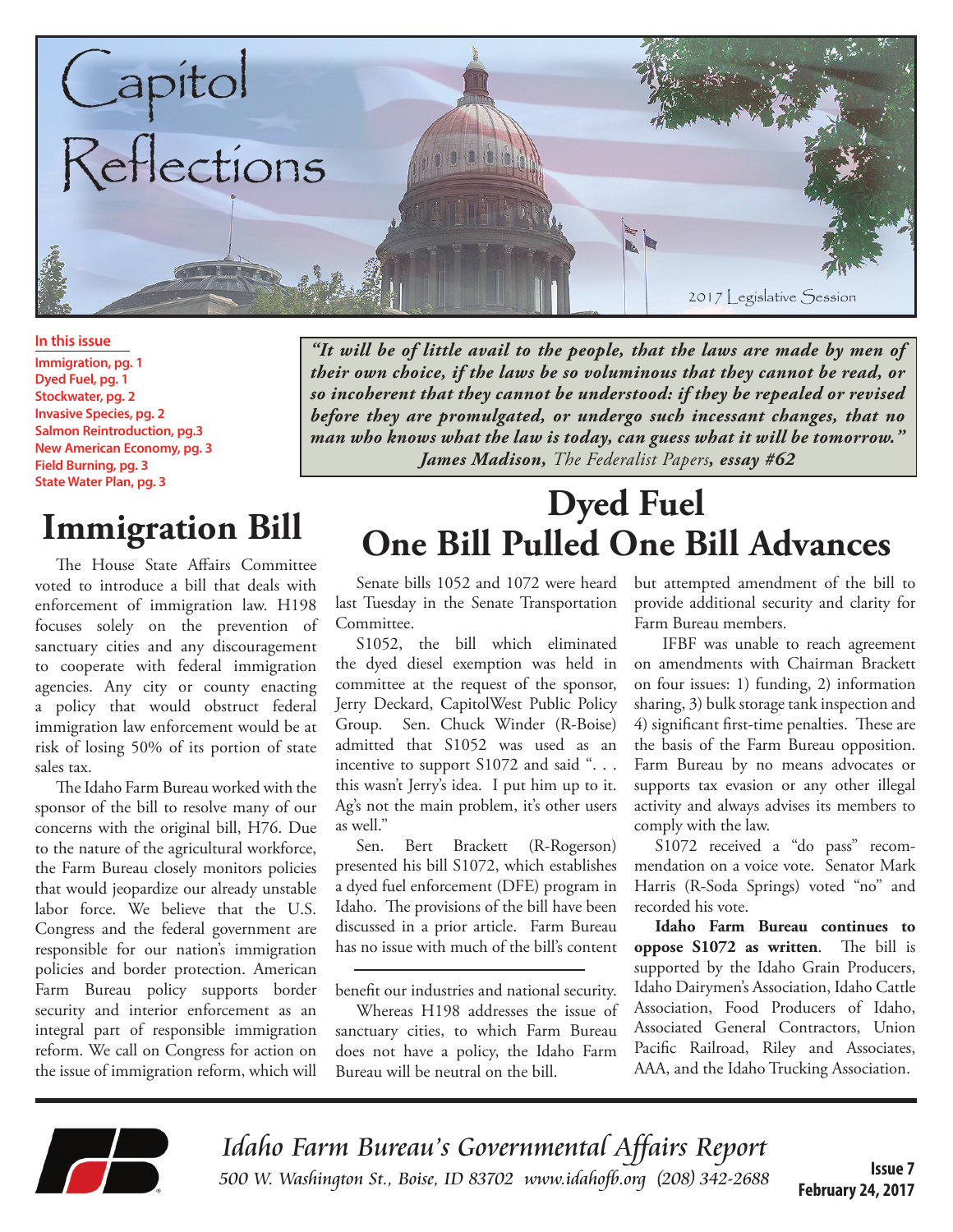## **Stockwater Bills Moving Forward**

After several years of collaboration and effort to put the Idaho Supreme Court's landmark *Joyce Livestock* decision into Idaho Code, the bills are finally moving forward. Senator Steve Bair (R-Blackfoot), Chairman of the Senate Resources & Conservation Committee has scheduled a hearing for both stockwater bills next Wednesday, March 1 at 1:30 pm.

The first bill, S1111 places the important elements of the Idaho Supreme Court decision into Idaho Code. It states that no federal agency can receive a stockwater right unless the agency owns livestock and puts the water to beneficial use. It clarifies that a stockwater right is a water right used to water livestock, and it

The Idaho Council on Industry and the Environment held its annual Gold Room Workshop on Wednesday afternoon. This year's workshop was titled: "Invasive Species: Knocking on Idaho's Door," with members of the Invasive Species Legislative Working Group, Idaho State Department of Agriculture, and the Pacific Northwest Economic Region discussing the threat of aquatic invasive species to the state.

During the presentation, members of the Invasive Species Working Group gave an overview of their findings and recommendations to the state. Some of those findings include: establishing an infraction violation and fine for those people with watercraft who bypass inspection stations; expanding times of operations for important check stations; making the invasive species stickers available for sale at all watercraft inspection stations; continuing training for port-of-entry inspectors; and increasing the out-of-state motorized boat registration tag.

With detection of quagga mussels in Montana waterbodies as of late 2016, greater concern is now being given to also clarifies that a grazing permittee on a federally administered grazing allotment is not an agent acting on behalf of the federal government. S1111 specifies that any change in use or ownership of a stockwater right that does not comply with the provisions of the bill will be denied. Senator Mark Harris (R-Soda Springs) is the sponsor of S1111.

The second bill, S1101, seeks to assist those ranchers who had filed legitimate stockwater claims during the Snake River Basin Adjudication but were bullied into withdrawing their claims by the BLM. The BLM filed competing claims and told the ranchers that they would fight them in court and it would cost the ranchers a bundle of money if they did not drop their claims. Now that the Idaho Supreme Court has confirmed that federal agencies are not entitled to stockwater rights unless they put the water to beneficial use, the ranchers can again file their claims. S1101 would cap the amount of fees or other costs associated with filing stockwater claims at a maximum of \$100. Much of the work that was completed during the original filing of claims by these ranchers can now be used to ensure they finally receive their legitimate stockwater rights. S1101 is sponsored by Senator Bert Brackett (R-Rogerson).

IFBF policy #53 supports codifying the Joyce Livestock decision, and **IFBF supports both S1111 and S1101.**

### **Invasive Species Presentation**

protect waterbodies in the Northwest states. Matt Morrison of the Pacific Northwest Economic Region outlined some of the potential economic impacts that the region would experience if quagga mussels were ever introduced into the Columbia River system. In Idaho alone, it is estimated to cost over \$90 million annually to deal with the problems of these invasive species. The mussels would be particularly devastating to the state's water infrastructure facilities (hydro-electric plants, irrigation systems, municipal water systems, etc.), besides other devastating environmental impacts to wildlife and wildlife habitat.

Lloyd Knight gave an overview of the aquatic invasive species program and shared with the committee information gathered by ISDA regarding the locations of where boats are coming from before they enter into Idaho. Over the past several years since the program was started, watercraft from all 50 states have entered into Idaho's borders. Those boats that are coming from high-risk waterbodies are offered a voluntary hotrinse decontamination service for their watercraft. If live mussels are found, the

vessel is quarantined by law until it is decontaminated.

So far, this legislative session has seen two bills and one emergency appropriation come forward to address different aspects of the quagga mussel problem. The appropriation was for \$710,000 to help boost inspection stations hours, open new locations and increase the number of employees before the end of the fiscal year. Descriptions of the two bills follow:

S1068 – This bill amends the Idaho Invasive Species Act by the addition of an Office of Invasive Species Policy within the Office of Species Conservation. This legislation sets up the duties and reporting requirements of the policy administrator of that office and lays out the coordination efforts between State agencies.

Invasive Species Nonresident Sticker Fee (the bill number is forthcoming) this bill will raise the registration fee for out-of-state boaters from \$22 to \$30, it is expected to bring in another \$100,000 to \$150,000 a year to help fund the state's border checkpoints.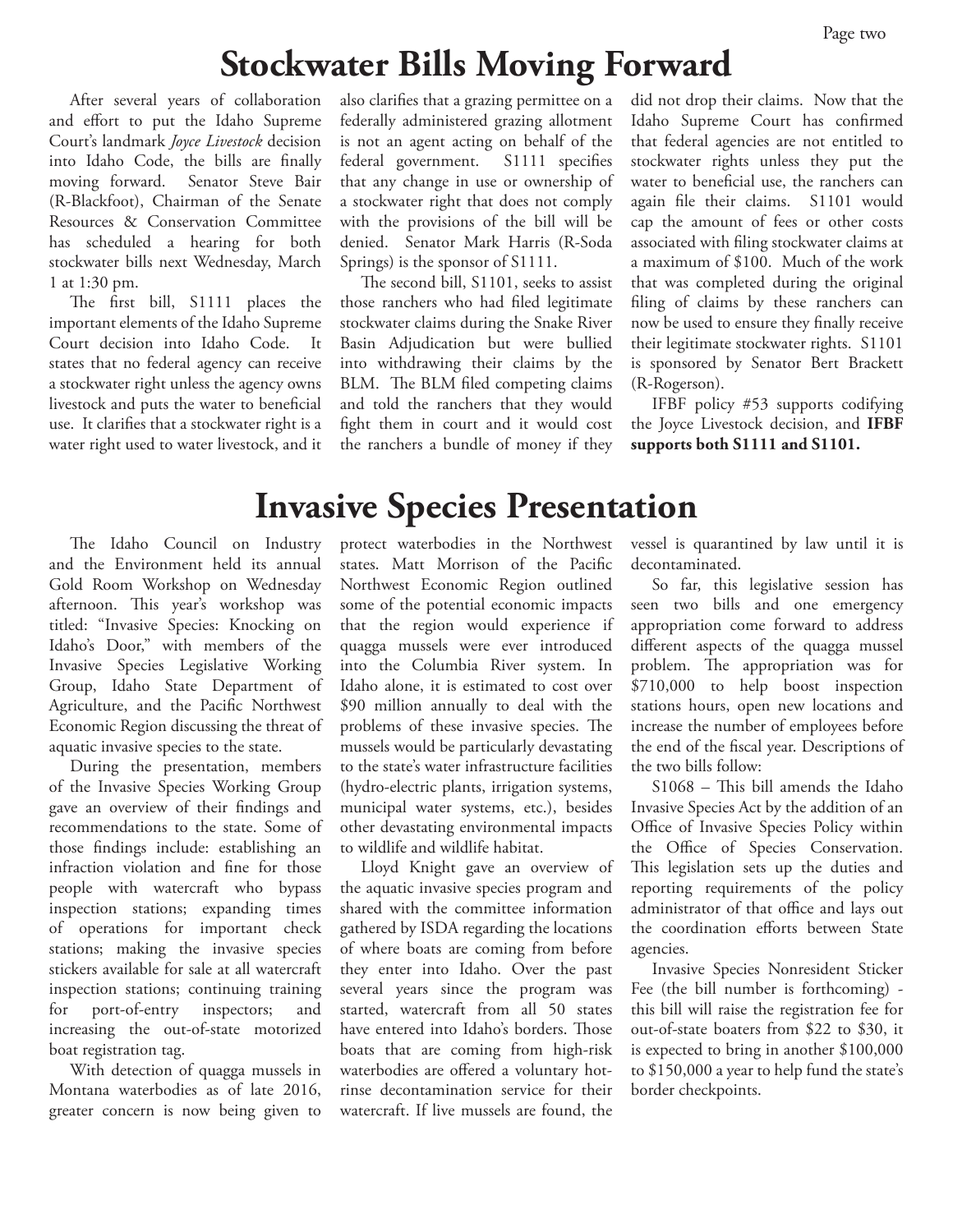### Page three **Salmon Reintroduction Prevention Bills Introduced**

#### **Idaho Farm Bureau Federation Policy #93 Introduction of Salmon:**  *"We oppose the introduction of salmon above Brownlee Dam."*

As our policy clearly states, the Idaho Farm Bureau Federation (IFBF) opposes introduction of salmon above the Brownlee Dam and the Hells Canyon Hydroelectric Project (HCC or Complex).

Idaho Power Company's (IPC) HCC is undergoing Federal Energy Regulatory Commission relicensing. The state of Oregon is attempting to require IPC to implement fish passage on those dams and introduction/reintroduction (Reintroduction) of anadromous fish above the HCC.

This would result in salmon in Idaho waters above Brownlee Dam; violating Idaho law, policy and sovereignty. Governor Otter has advised the Governor of Oregon of Idaho's opposition to Oregon's Reintroduction effort, but the state of Oregon has continued to insist on its passage and Reintroduction measure. If Reintroduction were successful, the hundreds of millions of dollars in mitigation costs would be passed to IPC ratepayers and Idaho water users irrigators, municipalities, individuals, and businesses.

HJM002 and House Bill 169, 170 and 171 were recently introduced in response to Oregon's Reintroduction effort. HJM002 is a statement to Congress and the Idaho delegation from the Idaho House and Senate stating the Idaho legislature's opposition to Reintroduction.

H169 says the Idaho Legislature must first approve any action taken by any federal agency, state, state agency or any entity to introduce or reintroduce any species in the state of Idaho. H170 clarifies Idaho law to make it even clearer that consultation with the state of Idaho must be conducted and that introduction or reintroduction of any aquatic or terrestrial species requires approval of the state of Idaho and that the policy is not limited to listed species. H171 amends Idaho law to make it consistent with the Idaho policy and law that fishways are not to be required at the HCC.

The bills are currently on the House 3rd Reading Calendar. **Idaho Farm Bureau supports HJM002, H169, H170 and H171.** 

### **New American Economy Press Event**

The Idaho Farm Bureau, in conjunction with the New American Economy, hosted a press event on Tuesday morning, highlighting the contribution of immigrants to our state and nation. Other participants were representatives of the Idaho dairy industry and faith-based community. The event marked the launch of a new study on America's foreignborn population call "Map the Impact." The purpose of the event was to call on Congress to fix the nation's immigration system and not ignore the problem.

The agriculture sector relies heavily on immigrants to meet their labor needs. In Idaho, there are many farms that struggle to have enough labor to maintain their current operations, let alone expand or grow them. Increasingly, labor not capital is the largest limiting factor in agriculture operations and management. Instability in the agriculture workforce is just one of the negative symptoms of the broken immigration system.

A total of 93 similar press events took place across the country on the same day. To see the impact that immigrants make to our state and communities, visit the "Map the Impact" website at [http://www.](http://www.newamericaneconomy.org/locations/) [newamericaneconomy.org/locations/](http://www.newamericaneconomy.org/locations/)

### **Field Burning Bill Moves On**

The House Environment, Energy & Technology Committee voted to send S1009 to the floor with a do pass recommendation on Monday. Many farmers came to express their support of the bill that would adjust burn approval criteria for agriculture field burning in the state. Without these adjustments, the number of burn days would be greatly limited throughout the burning season.

Idaho Farm Bureau Policy #70 states, "We oppose air quality standards that are more strict than the current standards under the CRB program." **IFBF supports S1009**

### **H140 – State Water Plan**

On Thursday afternoon, the House Resource Committee unanimously voted to send H140 to the floor with a do-pass recommendation. The bill would amend Idaho Code 42-1734B, to clarify that the Idaho Water Resources Board shall provide notice to each member of the legislature of any changes made to the State Water Plan. We believe that this amendment will only further the transparency of Idaho's management of its water resources, and ensure that all members of the legislature are aware of any proposed change and modification to this important plan.

Idaho Farm Bureau policy #37 supports legislative approval for any change to the state water plan. **IFBF supports H140**